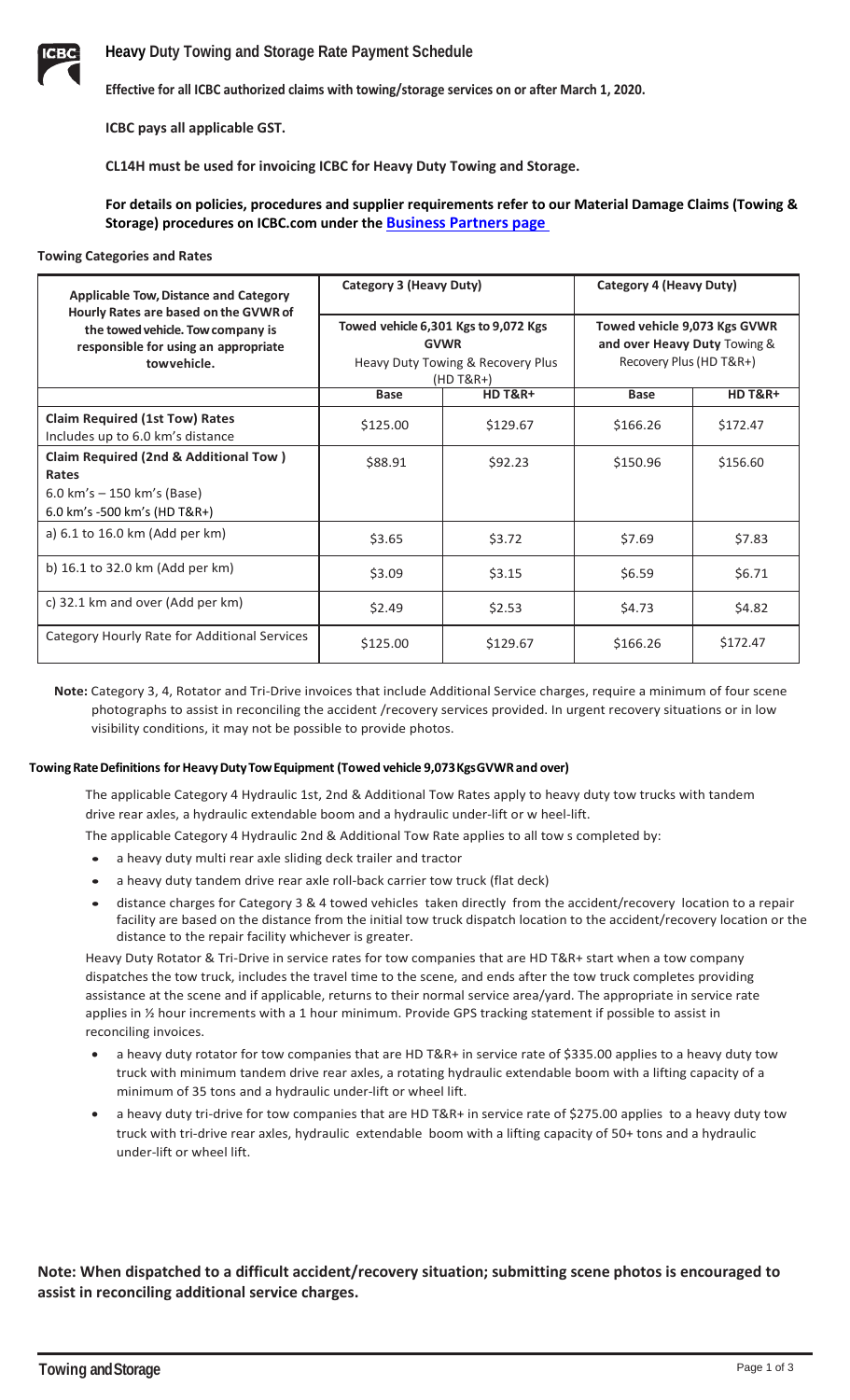# **Claim Required Additional Services**

# **Unless otherwise stated, items listed below are paid in ½ hour increments, with a ½ hour minimum at the applicable category hourly rate.**

# **1. Recovery**

• When required, recovery is to relocate the vehicle to provide access for hooking up. **Note:** When circumstances require a tow truck with a higher capacity than the GVWR category hourly rate of the towed vehicle in order to complete a recovery, scene photos and a detailed written description of the services are required.

## **2. Recovery with service truck**

• The Category 1 Hourly Rate for Additional Services applies from when the tow company dispatches the service vehicle(s) or tow truck(s), including the travel time to the scene, and ends after the additional truck driver completes the required assistance at the scene and returns to their place of departure prior to call-out.

# **3. Additional Tow Trucks Required**

• The applicable Category hourly rate applies in  $\frac{1}{2}$  hour increments with a 1 hour minimum

# **4. Loading and securing vehicles**

• These charges apply if loading and securing the vehicle safely for transport takes more than 10 minutes i.e. Vehicle parts damaged in collision that require securing, a vehicle that requires tarping or covering to prevent further damage, aerodynamic components requiring strapping/removal need to be properly secured to prevent further damage while being towed.

**Note:** Scene photos and a detailed written description of the additional services provided are required.

## **5. Clean up – from vehicle being towed**

- Detached vehicle parts should be gathered on scene, and delivered with the vehicle, based on the following categories:
- useable parts, such as an undamaged grill emblem attached to a broken grill assembly, and
- all parts from vehicles involved in a hit and run.

**Note**: Vehicle parts should be stored within the vehicle *only* if they are small enough not to damage the interior. Vehicle parts that do not easily fit within the vehicle should be safely secured to, and transported with the tow vehicle.

• Fluid spills - Use and disposal of absorbent material (Absorb-All) for fluid spills can be invoiced as a consumable. All absorbent material must be disposed of in an environmentally safe manner.

## **6. Standby time**

• Standby charges are paid at the applicable Category Hourly Rate

## **7. Special Services pertaining to vehicles having a GVWR of over 3,000 kgs**

• Charges for any one or a combination of services such as release airbrakes, removal of axles, drive shaft removal.

# **8. Traffic Control Vehicle**

• Applicable Category 2 Hourly Rate applies to a tow company owned and/or leased traffic control vehicle, including one certified flag person who is a company employee.

## **9. Extra person/Flag Person**

Is paid at  $\frac{1}{2}$  of the applicable Category 1 Hourly Rate

## **10. Vehicle triage photo request**

The applicable Category 1 Additional Services Hourly Rate applies with a one hour minimum. Indicate applicable charge on the invoice with the notation "Fee for Digital Photos".

**Note**: ICBC's system only accepts 25 MB of data per e-mail.

## **11. Unusually difficult road conditions**

The Unusually Difficult Road Conditions rate is applied to situations when road conditions slow the speed of travel to and from an accident/recovery scene to the extent that substantial additional time is required and the distance charge-out rate is not appropriate. Mileage charges are not applicable during the time this rate is applied.

Examples of difficult road conditions:

- unplowed with deep snow
- untraveled with ice
- deeply mudded
- flooded
- deeply rutted, and
- washed out.

**Note**: Difficult road conditions do not include traffic congestion.